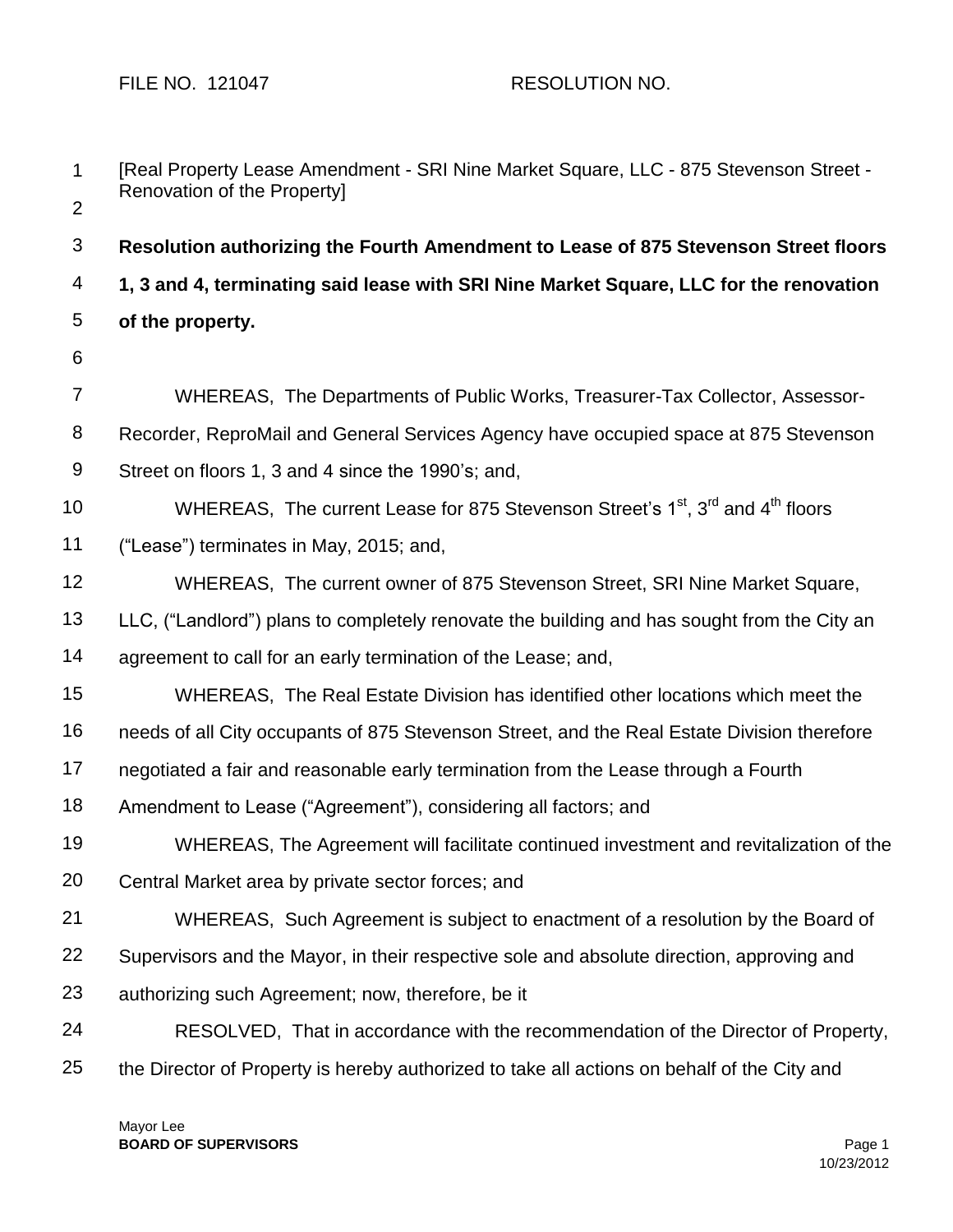1 2 3 4 5 County of San Francisco, as tenant, to terminate the Lease of the property commonly known as 875 Stevenson Street, San Francisco, California with Landlord (a copy of the Agreement is on file with the Clerk of the Board of Supervisors in File No. \_\_\_\_\_\_, which is hereby declared to be a part of this resolution as if set forth fully herein) and on a form approved by the City Attorney; and, be it

6 7 8 FURTHER RESOLVED, That the Agreement shall call for the termination of the Lease by February 4, 2013, subject to the City's right to remain pursuant to conditions and financial penalties as stated in the Agreement; and be it

9 10 11 12 FURTHER RESOLVED, That the City shall receive as compensation from Landlord in consideration for the early termination of the Lease and timely vacation of the Premises of the Lease by February 4, 2013 a total sum of \$3,250,000 payable under the terms and conditions of the Agreement; and, be it

13 14 15 FURTHER RESOLVED, That the funds received from Landlord shall be applied toward the cost of moving City occupants of 875 Stevenson to new locations and toward incremental cost increases in rent at the new locations; and, be it

16 17 18 FURTHER RESOLVED, That all actions heretofore taken by the officers of the City with respect to such Agreement and Lease are hereby approved, confirmed and ratified; and, be it

19 20 21 22 23 24 FURTHER RESOLVED, That the Board of Supervisors authorizes the Director of Property to enter into any amendments or modifications to the Lease (including, without limitation, the exhibits) that the Director of Property determines, in consultation with the City Attorney, are in the best interest of the City, do not increase the rent or otherwise materially increase the obligations or liabilities of the City, are necessary or advisable to effectuate the

25